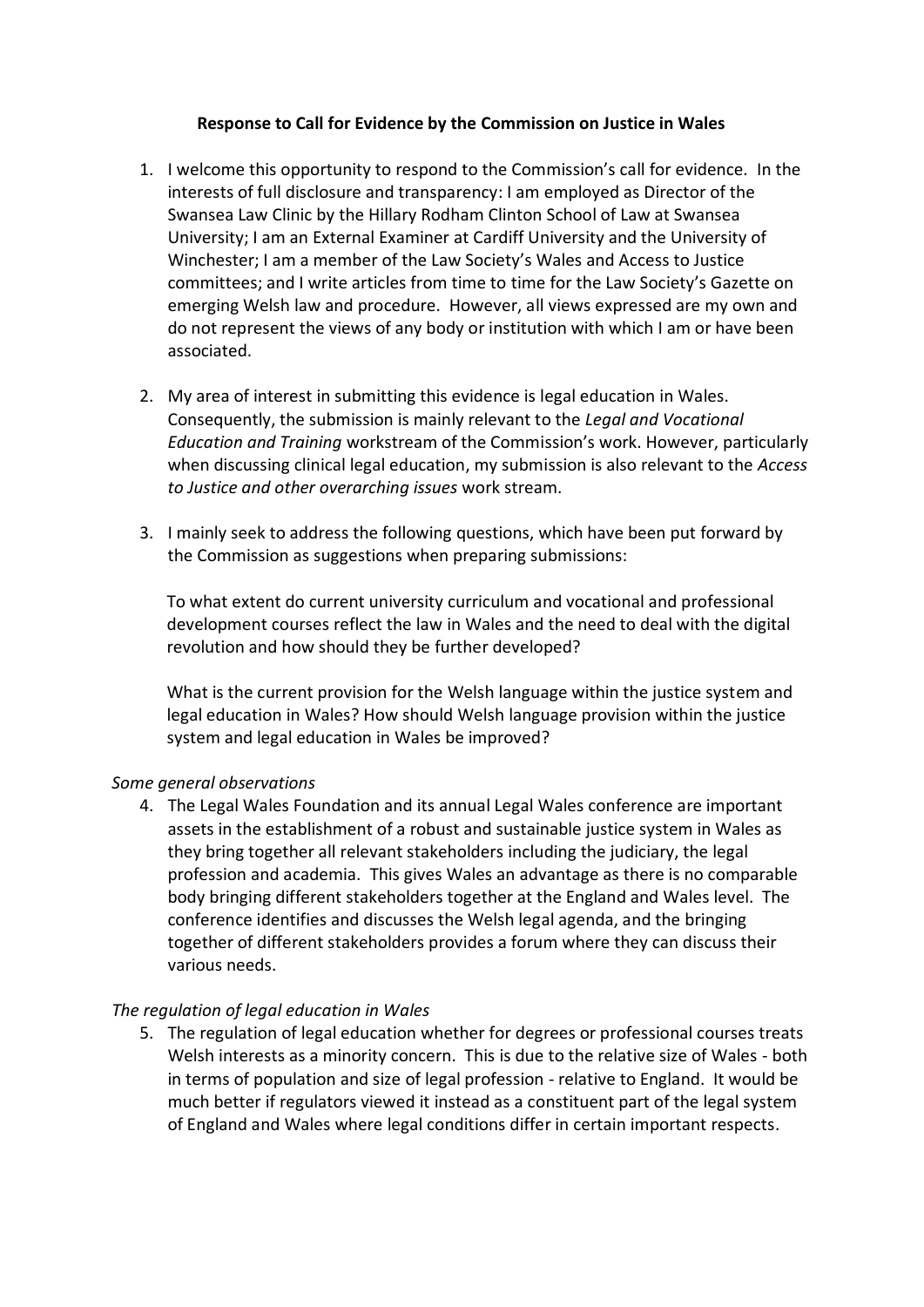- 6. The Quality Assurance Agency's Subject Benchmark Statement: Law (2015) forms part of the UK Quality Code for Higher Education (Quality Code) which sets out the Expectations that all providers of UK higher education reviewed by QAA are required to meet. Benchmark Statements 'describe the nature of study and the academic standards expected of graduates in specific subject areas, and in respect of particular qualifications. They provide a picture of what graduates in a particular subject might reasonably be expected to know, do and understand at the end of their programme of study.'<sup>1</sup> It refers to bachelors degrees with honours in law.
- 7. Paragraph 1.3 of the Statement provides: 'The study of law may focus on one or more jurisdictions. This Statement requires knowledge of the main features and principles of whichever legal system is (or systems are) being considered.' It is submitted that this does not provide sufficient safeguard to ensure that students who have obtained a bachelors honours degree in law, on a degree programme which has studied the jurisdiction of England and Wales, have sufficient knowledge of laws and the legal system when its territorial application is limited to Wales (Welsh law).
- 8. It is submitted that paragraph 1.3 should be rephrased as follows with suggested amendments in italics: 'The study of law may focus on one or more jurisdictions *and all of its constituent parts*. This Statement requires knowledge of the main features and principles of whichever legal system is (or systems are) being considered *and all of the constituent parts of the legal system (or systems) which are being studied where legal conditions differ in a systemic way*.'
- 9. If the Statement were amended as proposed, it would ensure that any student who has studied the law of England and Wales is not only aware of the principles of Welsh devolution but also aware of the main principles of Welsh law such as:
	- legislation is produced bilingually with both versions having equal status;
	- the duty on Welsh Ministers under section one of the Children and Young Persons (Wales) Measure 2011 to have 'due regard' to the rights under Part 1 of the UN Convention on the Rights of the Child and specified articles of its  $1<sup>st</sup>$  and 2<sup>nd</sup> optional protocols;
	- section 7 of the Social Services Well-being (Wales) Act 2014 which requires any person exercising a function under the Act to have 'due regard' to the UN Principles for Older Persons and Part 1 of the UN Convention on the Rights of the Child;
	- section 7 of the Additional Learning Needs and Education Tribunal (Wales) Act 2018 which requires a relevant body exercising powers under Part 2 of the Act in relation to a child or young person to have 'due regard' to Part 1 of the UN Convention on the Rights of the Child and section 8 which requires any relevant body exercising functions in relation to a disabled child or young person under the Act to have 'due regard' to the UN Convention on the Right of Persons with Disabilities and its optional protocol adopted on 13 December 2006;

 $\mathbf 1$ 

<sup>1</sup> Quality Assurance Agency *QAA Subject Benchmark State: Law* (2015) at p. 4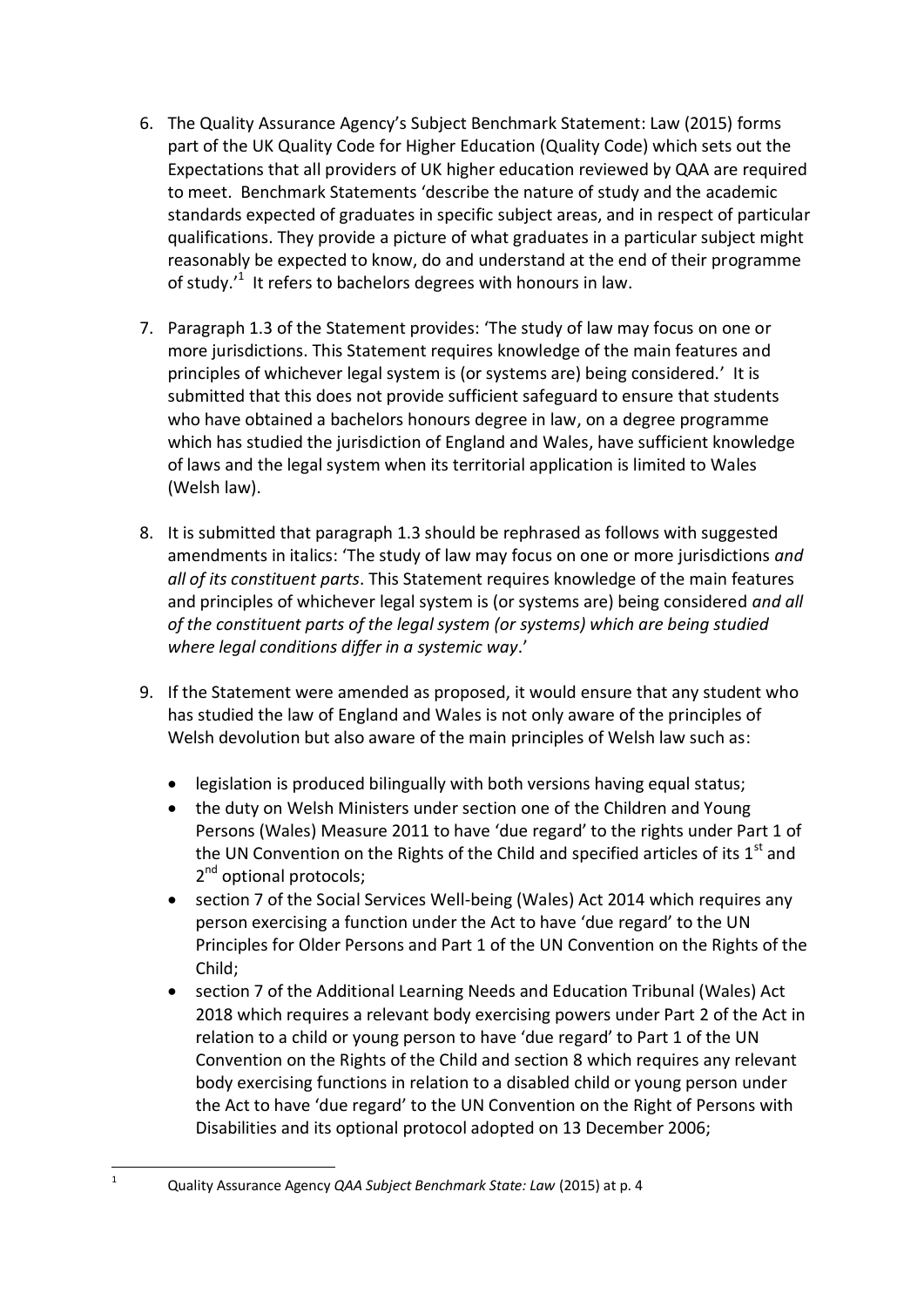• and the 'sustainable development principle' under section five of the Well-being of Future Generations (Wales) Act 2015.

These cross-cutting duties mean that law is being done in a different, policy driven way with a distinctive approach to the implementation of certain international Treaties, and this potentially affects the legitimacy of all Welsh legislation. Consequently, they are an integral part of studying the legal system of England and Wales.

- 10. Law Schools in England and Wales are currently considering what steps they may need to take to respond to the introduction of the Solicitors Qualifying Examination (SQE). It is vitally important for a strong and sustainable legal sector in Wales that the SQE takes full account of the legal needs of Wales. This includes ensuring that all entrants into the legal profession in England and Wales are aware of the main principles under which Welsh law operates, which are indicated above in paragraph nine. Without this background, solicitors will not know how the legal system operates in Wales, which is a constituent part of the legal jurisdiction of England and Wales.
- 11. The SQE needs to be assessed in Wales and assessment in all parts of the SQE needs to be available in both the Welsh and English languages. This is needed not as a result of the numbers who are likely to be sitting the assessment in the Welsh language but as a result of Wales being a constituent element of the legal jurisdiction of England and Wales where there is a system of bilingual law making and legislation with both versions of the legislation having equal standing.
- 12. There is currently a shortage of tutors who can deliver modules in the Welsh language, which has affected provision in the Welsh language on the Legal Practice Course. Demand for Welsh language provision at the level of the Legal Practice Course will have also likely to have been adversely affected by the fact that it is not currently offered by Aberystwyth and Bangor universities. Demand for Welsh language modules on undergraduate courses has been greater than on the Legal Practice Course but it still needs to be grown further. However, if future generations are to be able to access the justice system in Wales in either the Welsh or English languages there will need to be access to legal professionals who are proficient in the Welsh language.
- 13. It is wrong in principle to see this as a numbers issue, numbers will always be very important, but this is primarily a rights issue. It will be costly to provide assessment on the SQE in the Welsh language. Initially at least, the numbers who will wish to be assessed in the Welsh language are likely to be relatively small. Although it is likely that numbers will be small at first, it will be necessary for candidates who sit the SQE to have the option to undertake it in the Welsh language if, in the future, people are to meaningfully access their right to use the courts in the Welsh language.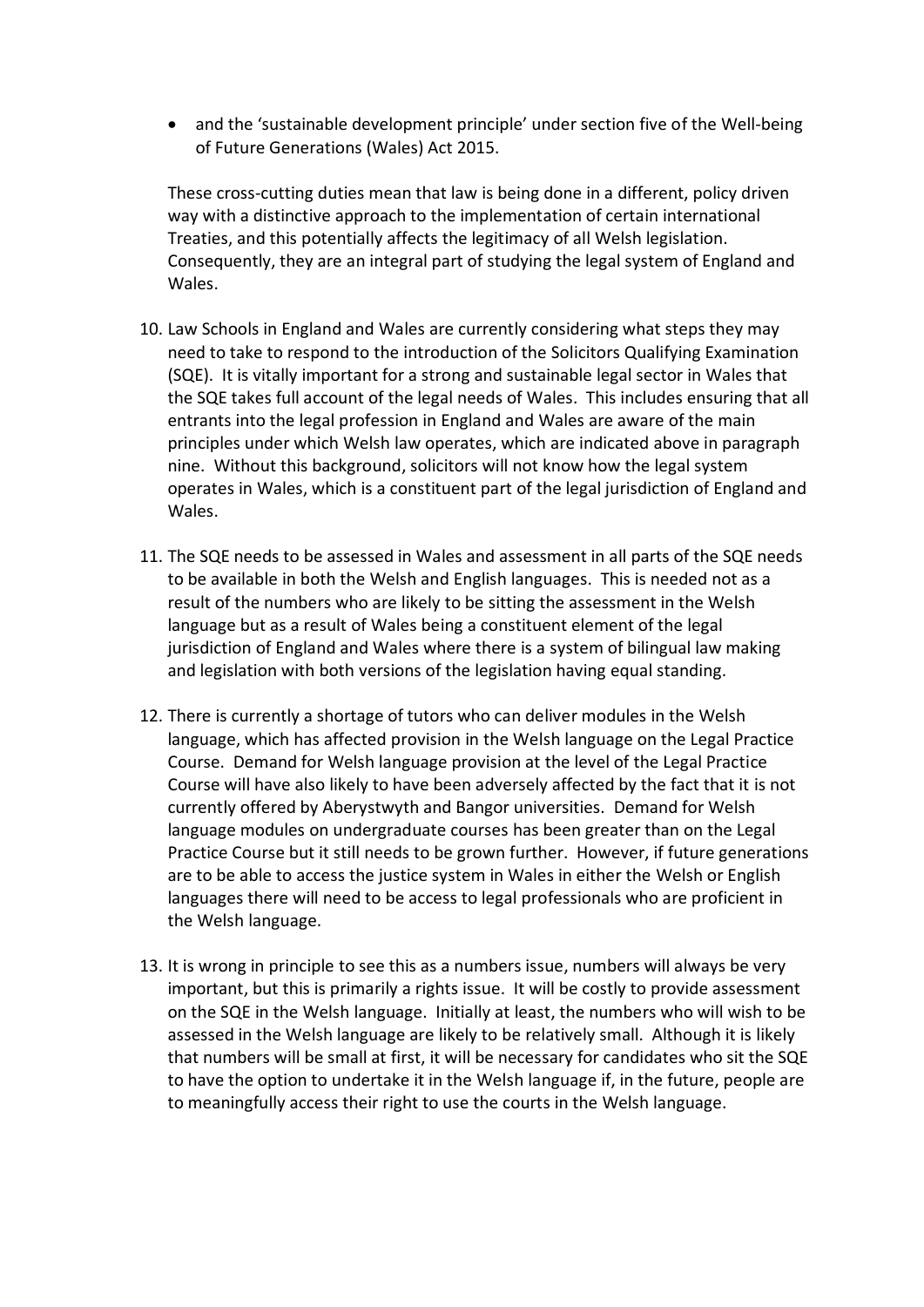- 14. Legislation is produced bilingually with both versions having equal standing. When the wording is ambiguous it is prudent to check the wording in both languages and a plentiful supply of bilingual lawyers will assist with this.
- 15. The gestation of the SQE has been lengthy and remains an ongoing process. By contrast, the devolution settlement in Wales has developed rapidly and is making inroads into traditional core areas outside of public law, for example the Renting Homes (Wales) Act 2016 is an important area of property law in Wales. The Land Transaction Tax falls within an area that has traditionally been assessed on the Legal Practice Course. It would have been inconceivable even a few years ago for Welsh law to impact on core areas of undergraduate or professional training study outside of public law. Consequently, there is a need for the curriculum assessed by regulators to keep up with developments in Welsh law, in the future, to ensure that lawyers in England and Wales are competent in Welsh law, and the response might need to be quicker than a full-blown review process such as that for the SQE. Professor Gwynedd Parry called for a curriculum review body for the Welsh law curriculum at the Association of Law Teachers Conference held at Lady Margaret Hall, University of Oxford in 2012. It is submitted that this idea needs to be adopted so that if Welsh law makes further inroads into core areas there can be a fast-track curriculum review.

# *Curriculum content*

- 16. With developments in legal technology, law schools are preparing today's students for jobs which may not have been created yet, using technology which has not yet been invented, and solving problems which have not yet been identified. As a result, it is important that law students' creativity, critical thinking and collaborative skills are developed so that they can apply their skills and knowledge to new situations.
- 17. Law schools need to put a lot of effort into assisting students with the transition from further to higher education to achieve this. The Organisation for Economic Cooperation and Development's Programme for International Student Assessment (PISA) has said that the UK tops the league when it comes to prevalence of memorisation, rehearsal, routine exercises, drill and practice and/or repetition.<sup>2</sup> It is bottom of the league for critical thinking, intrinsic motivation and deep learning. There is also a gap between what British school teachers say and what they do presumably because the infrastructure does not allow them to prepare students in the way they feel is best for the students' life chances after school. 96% of British school teachers say their role is to facilitate student inquiry; 86% say that students learn best when finding things on their own; 74% say thinking and reasoning is more important than curriculum content and yet British schools come top of the PISA table when it comes to rote learning.<sup>3</sup> In other words, the UK comes top of the international league table for 'teaching to the test', which is not the best preparation for deep learning, higher education, and the  $21<sup>st</sup>$  century. As the American

 $\frac{1}{2}$ Andreas Schleicher, 'Education Reform For Social Mobility' (Best in Class, The Sutton Trust Summit, New York, 19 April 2018) < <https://www.suttontrust.com/event/best-in-class-2018/> > accessed 15 June 2018 at 21 minutes

<sup>3</sup> N.2 at 20 minutes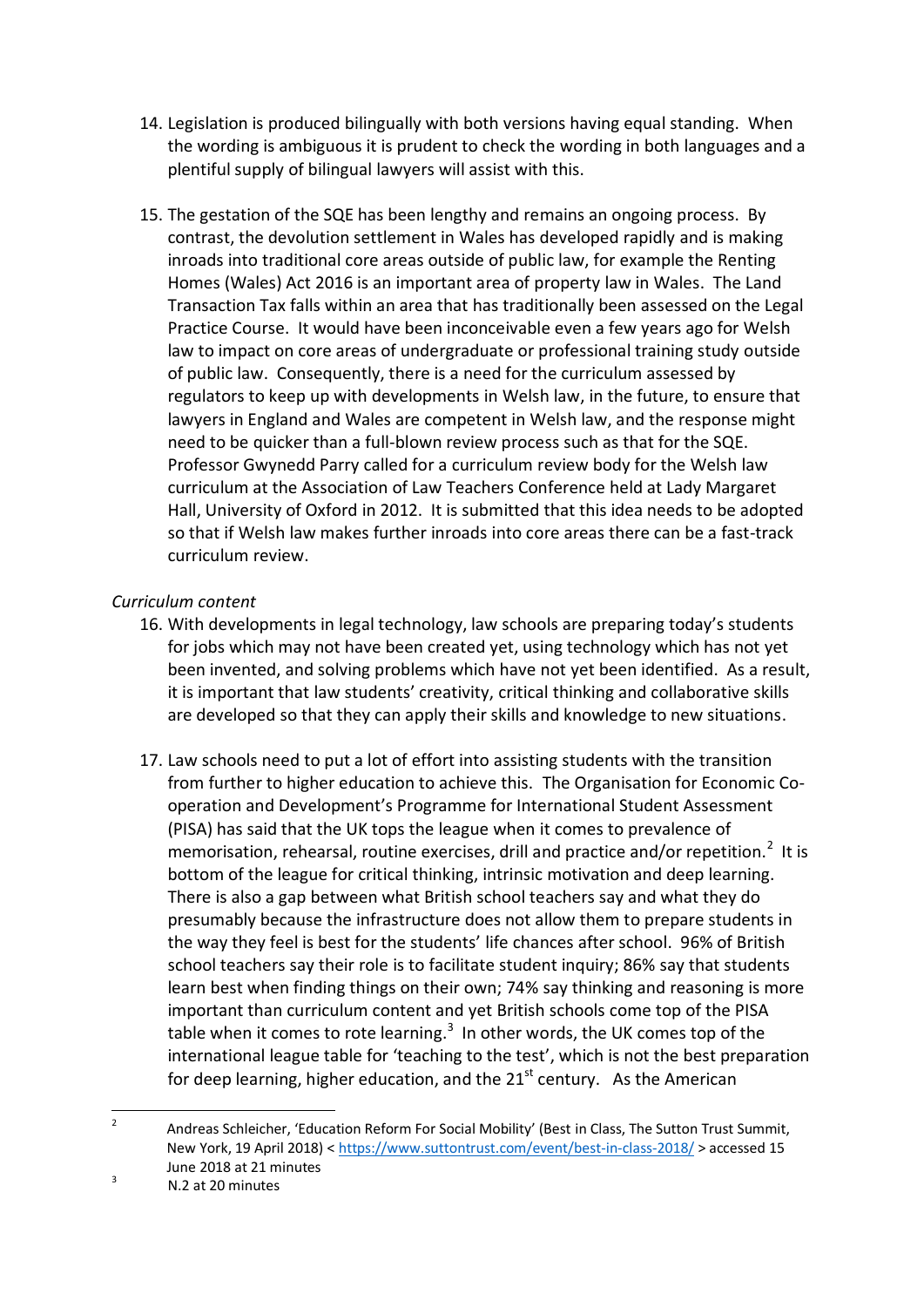philosopher and educator John Dewey once said, is that "if we teach students the same way as yesterday, we rob them of tomorrow."

- 18. However, in Wales there is the opportunity to bridge the gap between what school teachers say and do when it comes to deep learning when the new curriculum for 3  $-16$  year olds comes fully into force in 2022 as a result of the Donaldson review.<sup>4</sup> One of the aims is to give teachers more freedom to teach in ways they feel will have the best outcomes for their learners.
- 19. Furthermore, the stereotype of countries like China prioritising rote learning methods is not true. According to the most recent PISA tables, Shanghai-China and South Korea come out significantly higher than the United Kingdom in the prevalence of teaching strategies which use elaboration reasoning, deep learning, intrinsic motivation, critical thinking, creativity and non-routine problems. So, according to PISA tables, the emerging economies of the Far East, the countries which are likely to pose the most significant competitive challenge to Wales in the future, are better at preparing their schoolchildren for the  $21<sup>st</sup>$  century world and the impact of technology.
- 20. If law schools are to prepare students so that their graduates' ability to contribute to a strong and sustainable legal sector in Wales is maximised then there has to be recognition that the development of their critical thinking skills and creativity has to be prioritised, and they have to be assisted in the transition from further to higher education as the opportunities to develop their independent thinking to date on entry into university will have been restricted in some cases.
- 21. Creativity is not something which can be either easily defined, taught or assessed. However, law students can be shown what it means in that examples of creativity are protean, they can exist in any context, that they should be using their skills and knowledge to make new links and be able to extrapolate from their knowledge in new areas. However, law schools in Wales can create an environment which enhances and fosters creativity. This can be done by, for example, giving students greater autonomy over the content of the curriculum which makes sense in terms of their preparation for an unpredictable future such as project work, particularly collaborative project work.
- 22. The complexity of the problems students will face and new business models, such as Alternative Business Structures, mean that entrants into the legal profession will increasingly need to work collaboratively with professionals from other disciplines. This means that an interdisciplinary and/or collaborative element to law students' education will help prepare them for the ways of working they are likely to encounter in the future. One obvious area where law students could fruitfully collaborate with another discipline is with students from computer science. Project

 $\overline{a}$ 4

Graham Donaldson, *Successful Futures: Independent Review of Curriculum and Assessment Arrangements in Wales* (2015)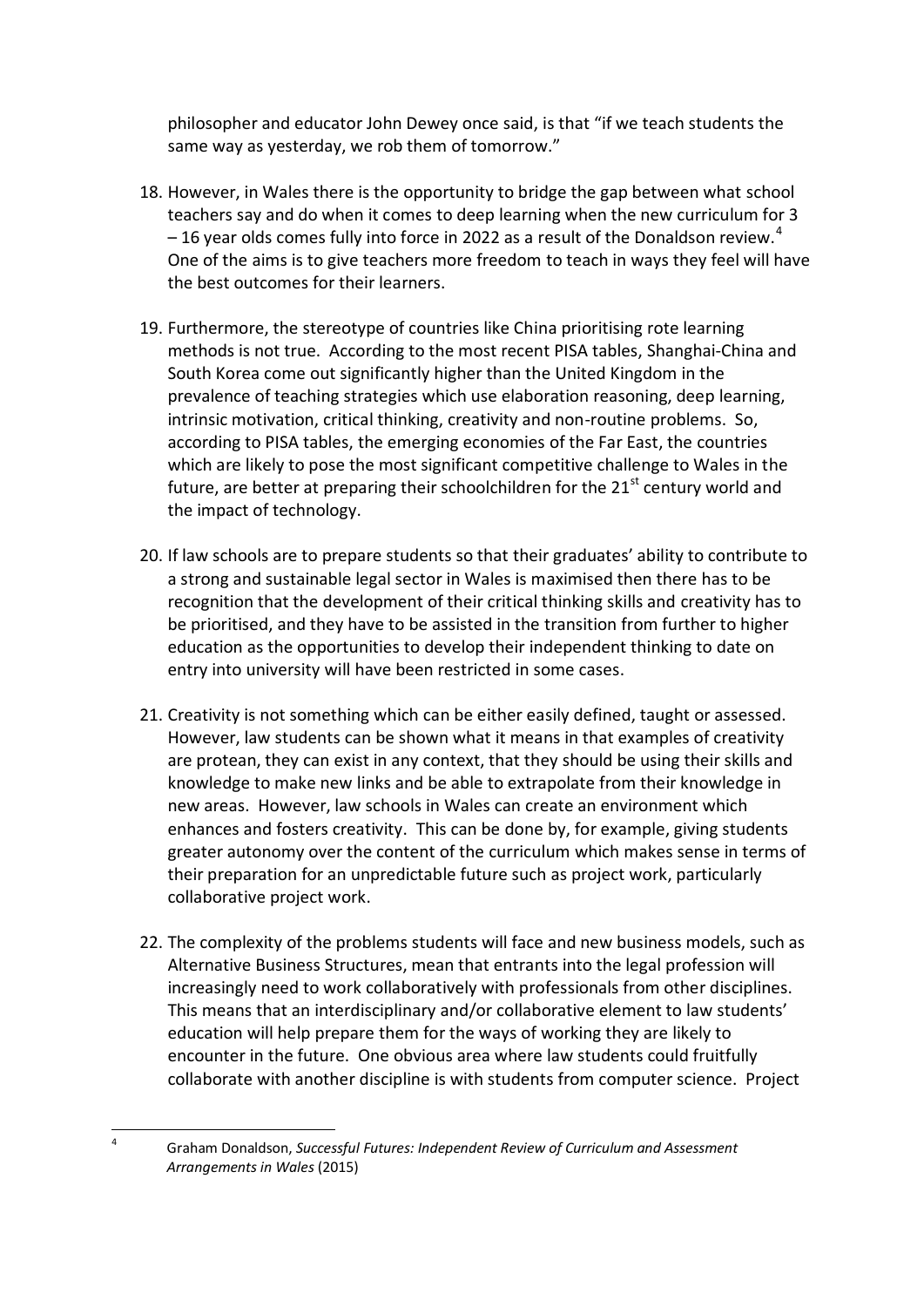based learning with computer scientists will give students from both disciplines greater insight into the issues and challenges each face.

- 23. One vision of what  $21<sup>st</sup>$  century higher education may look like to equip students for the unpredictability and complexity of the future is Black Mountains College.<sup>5</sup> This is a current proposal for a college in Talgarth, Powys which will combine higher and further education, as well as teacher training. The proposal has grown out of the public policy environment in Wales such as the Well-being of Future Generations (Wales) Act 2015 and is being designed to meet the challenges that future generations will face.<sup>6</sup> One of its principles will be that students work and volunteer within existing businesses and not just the classroom. The proposed College has no plans to offer law courses at the moment. The higher education offer will be modelled on US liberal arts universities with a broad interdisciplinary first year before an extended two-year real-world research project. SQE constrains the length of the research project as law schools will no doubt want to prepare students for that as part of a degree programme, but the idea of an extended real-world project, working closely with businesses and organisations, seems an innovative way of preparing students for the  $21<sup>st</sup>$  unknowable jobs market by giving students more autonomy over their curriculum.
- 24. Digitisation does not mean that law students need to become computer scientists. It means they will need to work collaboratively with computer scientists and they also need to know how machines think. This means they need understanding of how Big Data is gathered, how it is used in machine learning and the biases which can be inherent within it.
- 25. The development of social and emotional skills is central to producing students who will make an optimal contribution to the development of a thriving legal sector for Wales. This is not some fluffy addition to student's legal education but something which is central to their needs if they are to succeed in their future careers and if Wales is to have a successful legal sector. Firstly, there is a good economic case to be made that the development of emotional skills will be of direct economic benefit to employers. There is a global trend in rising rates of depression, excessive stress, and anxiety amongst lawyers.<sup>7</sup> In Great Britain excessive work-related stress, depression or anxiety accounted for 40% of work-related ill health and 49% of working days lost in 2016/17.<sup>8</sup> If Wales has a legal workforce that is better able to promote its mental well-being then it will have a comparative competitive advantage over legal sectors located elsewhere through savings in fewer sick days, etc. Secondly, digitisation puts a greater premium on the development of soft skills.

<sup>-&</sup>lt;br>5 Black Mountains College < [http://blackmountainscollege.uk/>](http://blackmountainscollege.uk/) accessed on 17 June 2018 6

Black Mountains College Director, Ben Rawlence, speaking at the Hay Festival on 30 May 2018 7 In the US a study by John Hopkins University found lawyers 3.6 times more likely to be depressed than general population: W W Eaton and others, 'Occupations and the Prevalence of Major Depressive Disorder,' 32 Journal of Occupational Medicine 1079 (1990). Surveys have shown one in three Australian lawyers have depression: Christopher Kendall, *Report on Psychological Distress and Depression in the Legal Profession* (The Council of the Law Society of Western Australia, 2011). 8 Health and Safety Executive, *Work-related stress, depression and anxiety statistics in Great Britain 2017*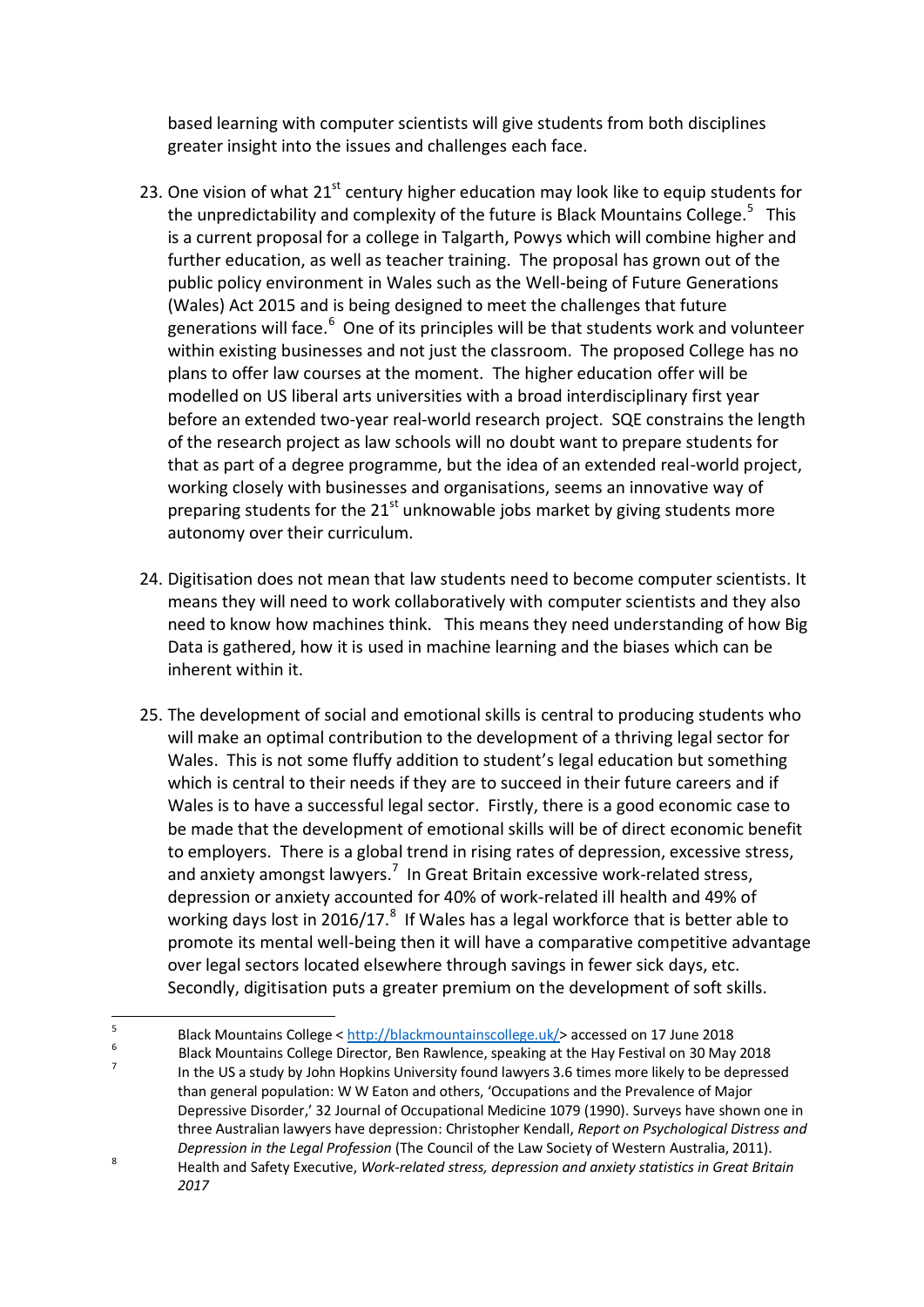Humans will not outpace machines in the areas where machines excel. One area where humans have an advantage over machines is in their ability to read their own emotions and the emotions of others. Thirdly, the idea that a lawyer is someone who is separated from their emotions is not only inimical to lawyers' emotional wellbeing but also leads to poor decision making as our emotions impact upon the decisions we make so we need to be aware of them.

- 26. I have been involved in two research projects looking at legal education in Wales. The first was funded by the UK Centre for Legal Education, which was part of the Higher Education Academy (now known as HE Advance) and was called Mapping Legal Education in Wales (MaLEW). The Principal Investigator was Professor Pat Leighton and it took place in the period of 2002/3. I was Principal Investigator for a follow-up small-scale project funded by the Legal Education Research Network (LERN), so called MaLEW 2, in 2014/15. This surveyed lecturers in the five Welsh law schools in 2014 and students in 2015.
- 27. MaLew 2 had a 7.2% response rate amongst lecturers and the main findings were as follows:
	- 93% of respondents thought there was a need to set up a body to set an agenda for legal education in Wales and keep the curriculum under review.
	- 71% of respondents would not be confident in teaching modules through the medium of the Welsh language.
	- 64% of respondents did not plan delivering modules differently as a result of the Welsh Assembly acquiring primary law powers.
	- 56% of respondents felt there were insufficient secondary materials to support students when it came to devolved subjects.
	- 44% of respondents did not teach devolved subjects either because it would limit the module's appeal or would adversely affect students' employability.
	- 22% do not cover devolved subjects as it would add too much material to the module.

This survey was conducted at a time when there was a conferred powers model of devolution in Wales so some of the 64% who did not plan on doing anything differently as a result of the Assembly acquiring primary law-making powers would have been teaching outside of the twenty-one devolved subject areas. The 56% of lecturers who though there were insufficient secondary materials in Welsh law to support students was in contrast to students where 25% said their attitude towards studying Welsh law was influenced by a lack of secondary materials; however, the difference may be explained by tutors writing material for them.

28. As can be seen, 44% of respondents were concerned about teaching Welsh law either because it would limit the module's appeal or because they felt it would adversely affect students' employability. However, there is some evidence that worries about students lacking interest in Welsh law modules may be overstated as 100% of students surveyed who intend to pursue a career in Wales and 77% of students who intend pursuing a career outside Wales stated an interest in learning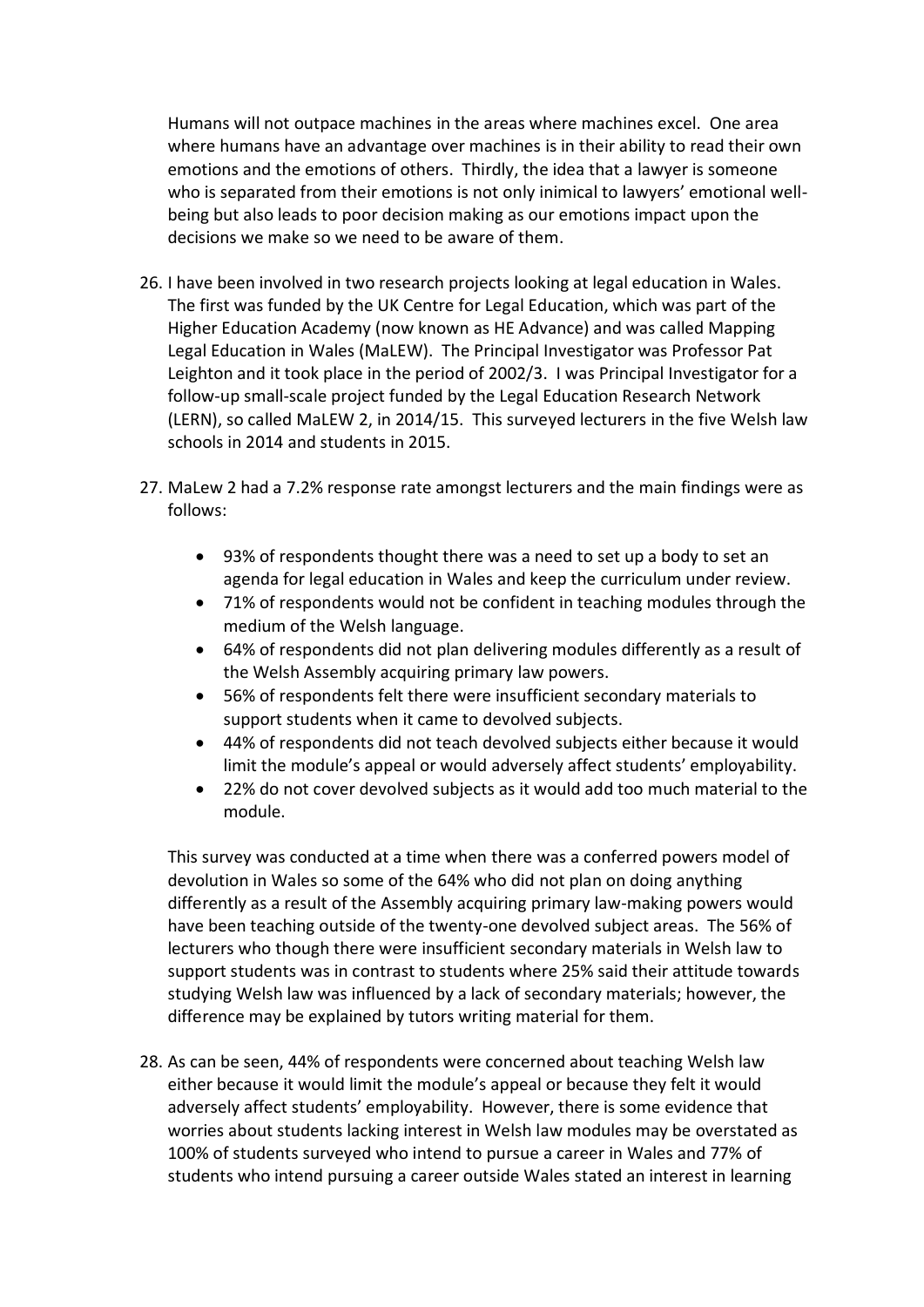about Welsh law. Interestingly, 80% of non-UK/EU students wanted to be taught about the implications of Welsh devolution law.

- 29. In the free comments section of the student survey, interest in Welsh law seemed greatest in areas when there had been some innovation in law or procedure in Wales such as differences in child protection procedures. However, the survey, particularly of students, was small scale (84 respondents from the five Welsh law schools) and further research is needed, but there is some reason for thinking that fears that study of Welsh law topics limits appeal may be overstated or can be assuaged, to some extent, when it is presented as innovation in law and/or policy.
- 30. The study of Welsh law can add something to students' legal education as a comparative study of the law as it applies in Wales as compared to the law as it applies in England can be introduced. Comparative legal skills will be of value in an increasingly globalising world, which will require comparisons between legal systems.

## *Clinical legal education*

- 31. The primary purpose of clinical legal education is pedagogical: to enhance students' legal education. Duties to clients need to be discharged with utmost professionalism and efficiency, but duties to clients are ancillary and are acquired as a result of activity's main purpose which is to enhance law students' education. Also, the UK government's policy has consistently been for *pro bono* legal advice to complement and not replace legal aid provision. Many, if not all, law schools in Wales would subscribe to this position. For these reasons, the ability of university law clinics to address unmet legal need and improve access to justice is limited, as they will be constrained by the numbers of clients and type of work they can take on, and, on principle, do not wish to take work away from the legal profession. However, the SQE may see a shift to more experiential learning in Welsh law schools which could increase client capacity.
- 32. Wales has led in certain clinical legal education developments. At one time, a law clinic, in conjunction with local solicitors' firms, was run by Cardiff and the Vale College and it is the only example I am aware of globally, which has supported the legal education of further education students through clinical legal education. The opportunities for potential legal administrative and paralegal staff to gain practical experience whilst studying is a prototype for further education law courses. If this idea were to be revisited it could make a contribution to Wales being a competitive place for law firms, such as 'Magic Circle' firms, to relocate parts of their business as there would be a pool of skilled, trained people available.
- 33. Something that could be considered which would be to the benefit of law students, enhance access to justice, and would not harm the development of the legal profession in Wales could be a student right of audience before courts in Wales. There has been such a right of audience in the State of Victoria in Australia. The key components are: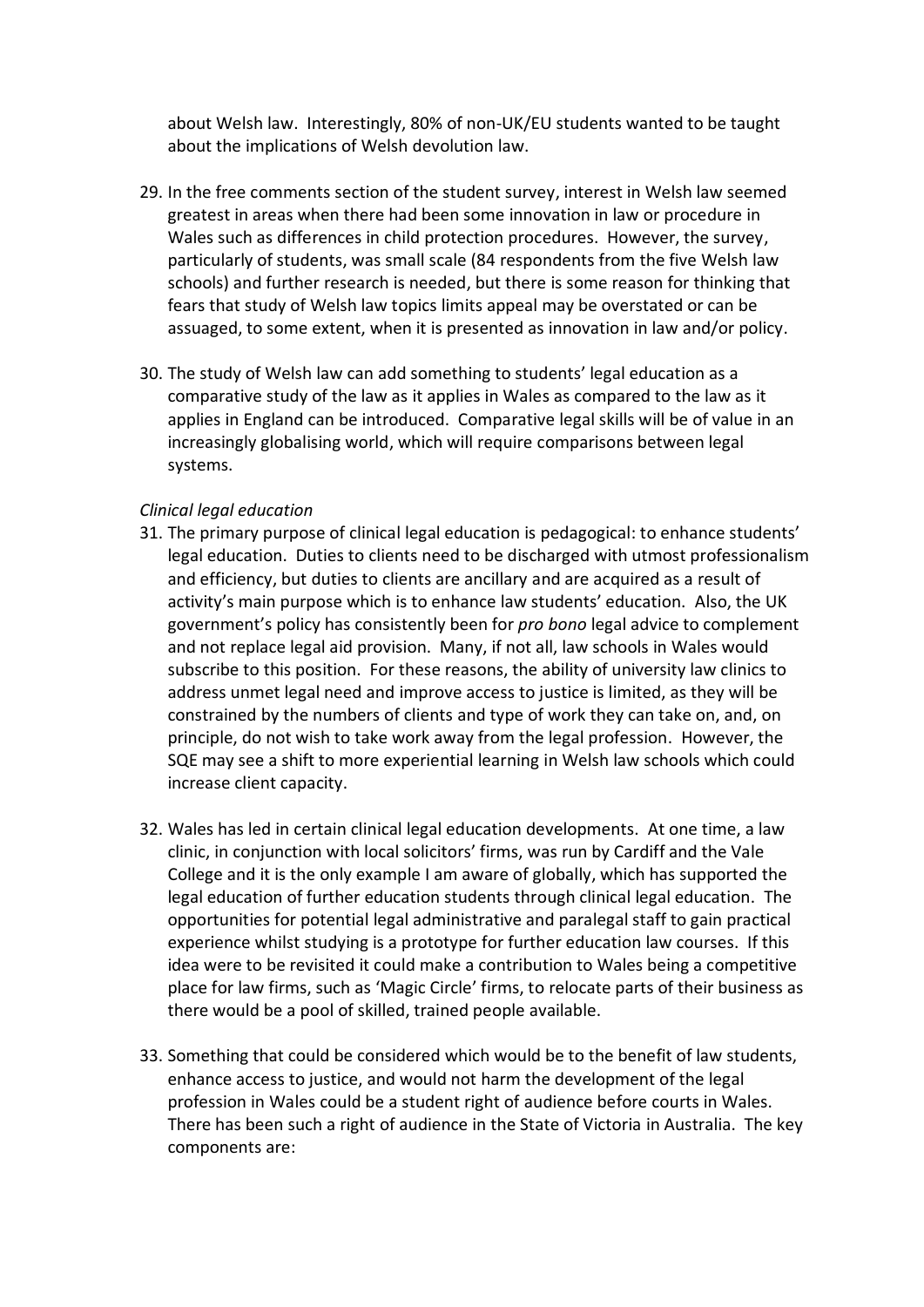- students appear only for clients who had no access to qualified representation (other than a legal aid Duty Lawyer);
- students appear only in unopposed matters in the Magistrates Court and the Family Court;
- students' appearances are 'supervised' in court by a qualified practitioner (who takes over if needed)
- 34. When a 'Student Appearance program' was operated by Monash University in the State of Victoria they found that there was little need for supervisors to intervene and they took responsibility for assessing students' competence to appear with no expectation that every student would be ready to appear.<sup>9</sup>
- 35. Another area where university law clinics can work for the benefit of their students, their clients and the local profession, as well as enhancing access to justice, is in legal aid exceptional case funding applications. Swansea Law Clinic, with the support of the Public Law Project, has already assisted in a few of these cases. As solicitors are not paid for making exceptional case funding applications they can refer cases to university law clinics who can assist a client draft an application and, if it is successful, the client can then be referred back to the solicitors' firm.
- 36. One area where university law clinics could make a contribution to regenerating the legal profession in Wales is in rural areas. There are large advice deserts in Wales and rural areas have a large number of sole practitioners sometimes with no succession planning as to who will take over when that sole practitioner retires. The Rural Summer Legal Corps, which runs in the United States, could be a model for rejuvenating legal advice provision, including solicitors' firms, in rural Wales ensuring greater access to face to face legal advice for future generations. The programme operates between May and August each year. Participants receive a US\$5,000 stipend in return for performing 300 hours of service in the legal advice sector in rural areas.

## *Collaboration between Welsh law schools*

- 37. There is scope for Welsh law schools to come together to discuss the agenda for research into legal education in Wales. The most obvious form for this is the Legal Education Research Network (LERN) who have already held one event in Wales, which I co-ordinated, and was hosted by the Law Society Wales Office in April 2016.
- 38. LawWorks Cymru has held a forum for *pro bono* advice providers, which includes, but is not limited to, university law clinics and is an opportunity to discuss a Welsh agenda for *pro bono* advice.
- 39. If there were to be a student right of audience on the model of the State of Victoria then Welsh law schools should follow the example of Monash University and take responsibility for the quality of students who appear. They could co-operate

 $\overline{a}$ 9 Susan Campbell, 'A student right of audience? Implications of law students appearing in court' (2004) Vol. 4 International Journal of Clinical Legal Education 22, 30